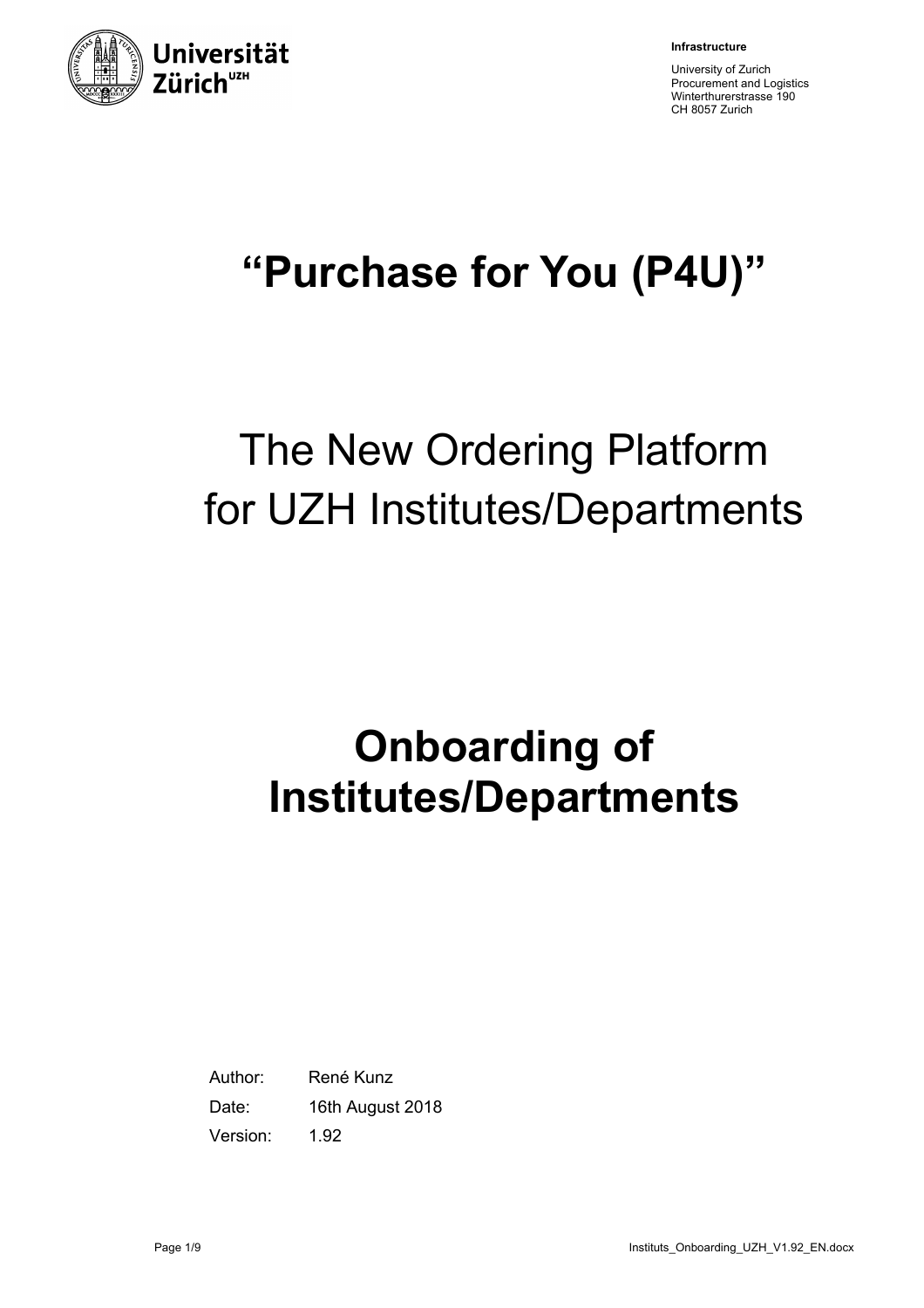

# **Table of Contents**

| 2.      | Important Information on Migrating to "Purchase for You"4      |  |
|---------|----------------------------------------------------------------|--|
| 2.1     |                                                                |  |
| 2.2     |                                                                |  |
| 2.3     | What Does "Purchase for You" Cost Your Institute/Department? 4 |  |
| 2.4     |                                                                |  |
| 2.5     |                                                                |  |
| 2.6     |                                                                |  |
| 2.6.1   |                                                                |  |
| 2.6.2   |                                                                |  |
| 2.6.3   |                                                                |  |
| 2.6.3.1 |                                                                |  |
| 2.6.3.2 |                                                                |  |
| 2.6.4   |                                                                |  |
| 2.7     |                                                                |  |
| 2.8     |                                                                |  |
| 2.9     |                                                                |  |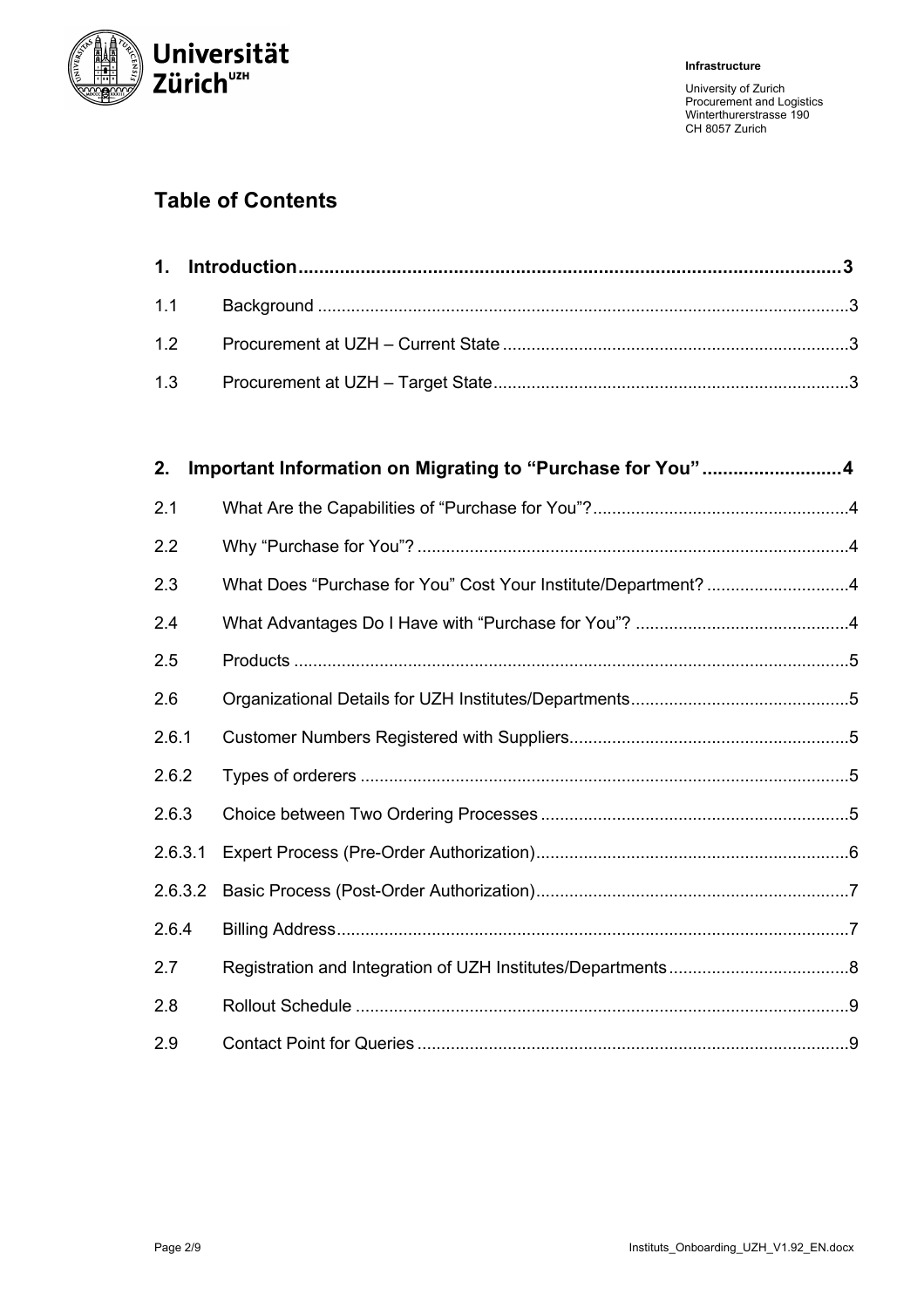

# **1. Introduction**

## **1.1 Background**

The academic institutes/departments of the University of Zurich (UZH) enjoy a great deal of autonomy and decision-making authority in all operational matters. Under their respective financial purviews, the majority of the supplies and services they need are procured individually. Depending on the negotiation skills and annual procurement volumes of the individual unit, there are sometimes substantial differences between the institutes and departments with regard to procurement terms and conditions.

Many academic institutes/departments today already use the services of the of the Office for Procurement and Logistics to procure their consumables supplies directly from stock, or they use the existing purchase order interface to coordinate their procurements to obtain distinctly more favorable terms than they would by directly purchasing themselves.

# **1.2 Procurement at UZH – Current State**

The following procurement channels are used today:

- **Telephone**
- Fax
- Webstore of supplier
- Road shows of supplier
- Purchase order interface (coordinated purchasing) of the Materials Center
- Collection of supplies (via institute/department) directly from the Material Center warehouse
- Orders via SAP by the Materials Center (warehouse replenishment)

There are a number of different authorities involved in the UZH procurement process, also outside the institute/department placing an order. These must also be taken into account in the future. An example is the payment transactions team of the Finance Office, which, until now, has executed the final payment-process work steps mainly manually. The cantonal audit office has repeatedly lodged complaints about the procurement process for not consistently meeting the auditors' current standards.

### **1.3 Procurement at UZH – Target State**

In the future, UZH will run the entire procurement process (from order placement to payment) as a **purchase-to-pay** process flow. The needs and demands of all parties involved in the process will be met. It is important to know that **the purchase-to-pay process flow will not infringe departmental autonomy.**

In the future, supplies and services will be sourced for the most part via the new electronic ordering platform. This platform will be rolled out to UZH under the project name "**Purchase for You"** (**"P4U"** for short) and is comparable to a modern supplier's webstore. After logging onto **P4U**, UZH purchasers will have access to all participating suppliers' catalogues with their complete product ranges. A login for each supplier – the current customary procedure for placing webstore orders – is no longer necessary. Access is established automatically by logging onto the platform.

Procurement and Logistics has integrated the most important suppliers of goods and services into **P4U** and has negotiated corresponding deals on price and delivery terms. Procurement and Logistics places importance on cultivating lasting long-term relationships with suppliers. UZH institutes/departments can inform our office if they wish to add further suppliers to **P4U**. In such cases, we work with the desired supplier to assess whether and how that can be arranged.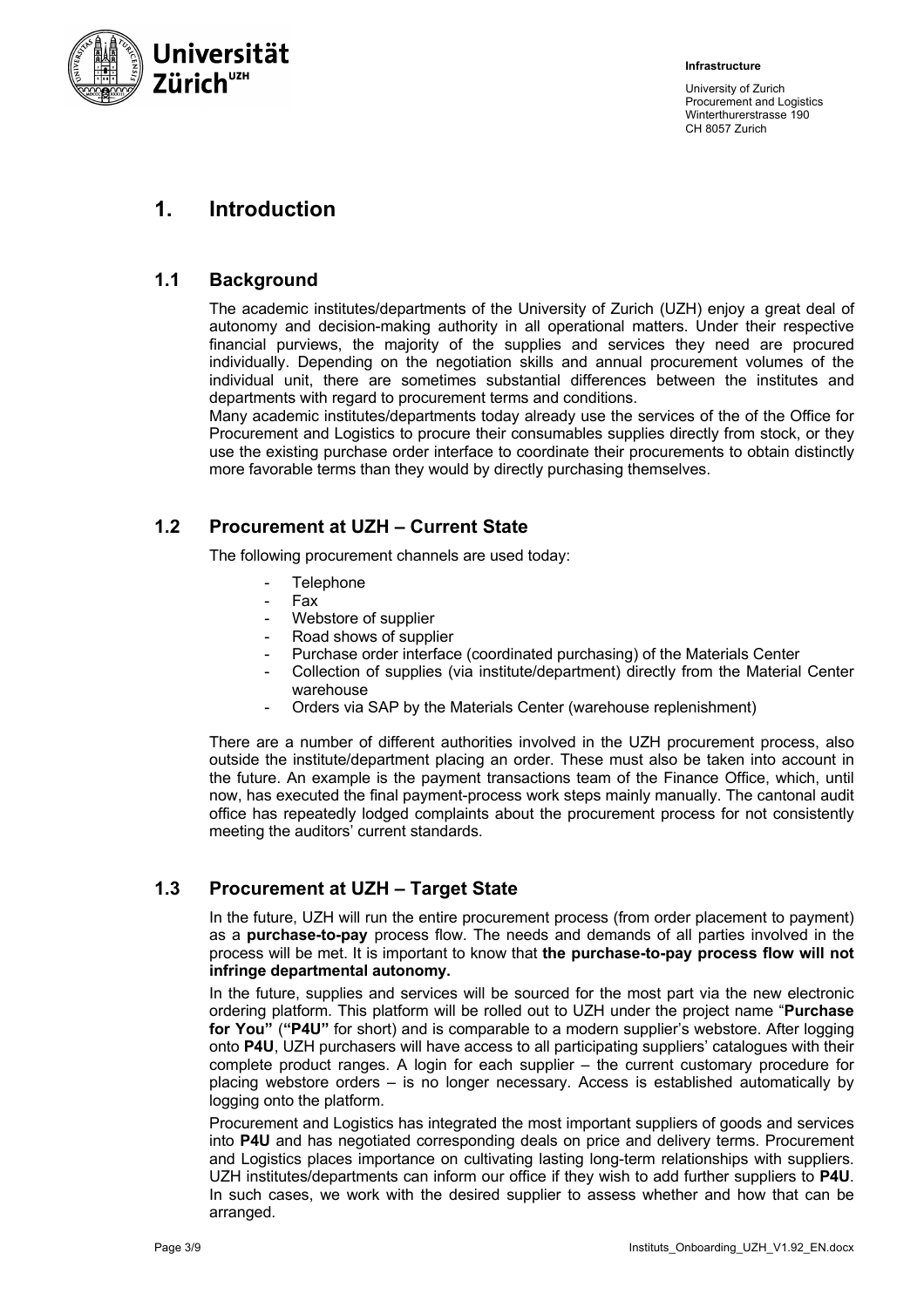

# **2. Important Information on Migrating to "Purchase for You"**

# **2.1 What Are the Capabilities of "Purchase for You"?**

The main objective of the new **P4U** ordering platform is its usage to procure a wide range of catalogue items in the following product categories: Laboratory consumables, IT accessories, books, office supplies tools and more. After entering a personal login ID on **P4U**, the user receives access to a number of different supplier catalogues in electronic format. All of the catalogues have been negotiated, and all of the product prices shown are net prices. The terms and conditions negotiated by the Materials Center are available to all users of the **P4U** platform. By using **P4U**, institutes/departments can benefit from cheaper pricing and streamlined processes.

# **2.2 Why "Purchase for You"?**

More than 75,000 individual purchase orders from a wide array of UZH institutes/departments have been executed via the Materials Center's current (old) purchase order interface since its inception in January 2010. The existing purchase order interface no longer comes close to meeting today's needs and requirements, and must be replaced.

The **P4U** platform provider, Veenion GmbH, is a supplier of modern e-procurement solutions. The new **P4U** ordering platform has been in operation since August 2016. Since the official rollout in January 2017, more than 50'000 orders from over 130 institutes with a total volume of more than CHF 22 million have been successfully processed..

# **2.3 What Does "Purchase for You" Cost Your Institute/Department?**

"Purchase for You" is **free of charge** for UZH institutes/departments. The suppliers pay a small sales-based charge to help cover the platform's costs. In addition, the suppliers offer special conditions on P4U. Strategic Procurement at UZH is a public service aimed at simplifying procurement processes and lowering purchasing costs for the entire University by means of targeted negotiations with suppliers to secure cost savings on purchases of consumable materials. The team at Strategic Procurement ensures provision of support for P4U.

# **2.4 What Advantages Do I Have with "Purchase for You"?**

- Additional potential savings (approx.  $7\%$ –10%) on procurements ( $\rightarrow$  the Materials Center's purchasing conditions now also apply for the UZH institutes/departments)
- Actual end prices viewable on the platform
- Shorter ordering process ( $\rightarrow$  direct order placement with supplier instead of via Materials Center)
- Faster delivery  $(\rightarrow$  direct shipment from supplier instead of via Materials Center)
- Compatible with the electronic accounts payable workflow
- Local catalogue integration enables available products to be found quickly on the platform (otherwise free-text ordering is also possible)
- Uniform end-to-end order-handling process from point of order to payment
- Bargaining (purchase conditions, product range, etc.) coordinated by the Strategic Procurement office
- Sourcing also possible with prices pre-negotiated by the institute/department (as free-text orders)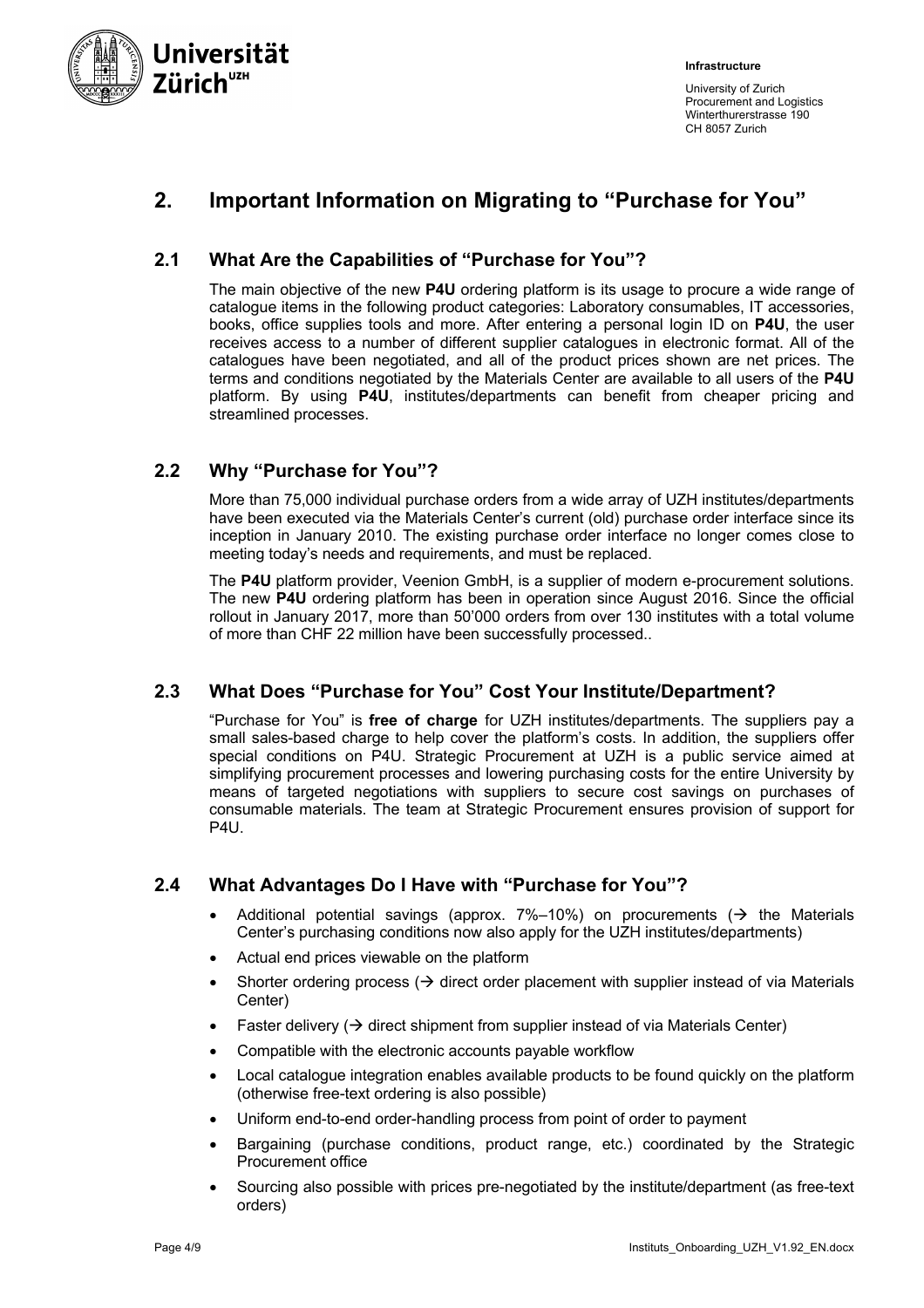

## **2.5 Products**

The ordering platform thrives on a comprehensive range of products. Around 84 suppliers with approximately seven million local products are integrated into the platform at present and the same number of online catalogue items. Additional key suppliers will be added over the course of 2018 and 2019. The product range thus will be continually enlarged. If UZH institutes/departments do not see their suppliers on the platform, they should please make us aware of this.

P4U will initially feature a product range focused on consumable materials (IT, office supplies, laboratory consumables, technical consumables, etc.), small equipment, and books. Further expansion steps concerning services and investment goods will follow.

# **2.6 Organizational Details for UZH Institutes/Departments**

#### **2.6.1 Customer Numbers Registered with Suppliers**

Today, suppliers assign a specific customer number for each customer. This will change with the rollout of **P4U**. When the orderer logs onto the new ordering platform and submits an order to a supplier, a unique identifier will automatically be transmitted along with it. Suppliers will be instructed to adapt their customer structures to UZH's new requirements.

#### **2.6.2 Types of orderers**

In principle, as already practiced today, anyone may place an order. There are two types of orderers on **P4U**:

#### • **Senior orderers**

Senior orderers are experienced procurement officers within an institute/department (e.g. laboratory head). They are capable of coordinating and reviewing orders from others. Depending on the ordering process chosen, senior orderers can either place orders themselves directly (basic process), or their orders go through the clearance procedure in accordance with the Finance Office's guidelines (expert process). Senior orderers have a complete overview of all orders placed by assigned junior orderers.

#### • **Junior orderers**

Junior orderers assist senior orderers in purchasing matters and can log supply needs directly on **P4U** instead of noting them down on a slip of paper or entering them in an order form as is done today. The senior orderer in charge or that person's deputy will review, sign off on and order the logged items or will remand them to the junior orderer to be revised. The junior orderer can be an apprentice, a laboratory technician, or any other person.

**Regardless of the ordering process chosen, every junior orderer is supervised by a senior orderer who validates and authorizes the junior orderer's requisition.**

#### **2.6.3 Choice between Two Ordering Processes**

Under a prior needs assessment conducted at different UZH institutes/departments, two ordering processes were developed to ensure a successful rollout. A institute/department must select one of those two ordering processes when logging onto the **P4U** platform. Within a given institute/department, it is not possible to set up different ordering processes for individual profit centers. There is a choice between the ordering processes listed below:

- **Expert process** (pre-order authorization procedure)
- **Basic process** (post-order authorization procedure)

The ordering process can be switched from Basic to Expert, and vice versa (with a special effort), at any time.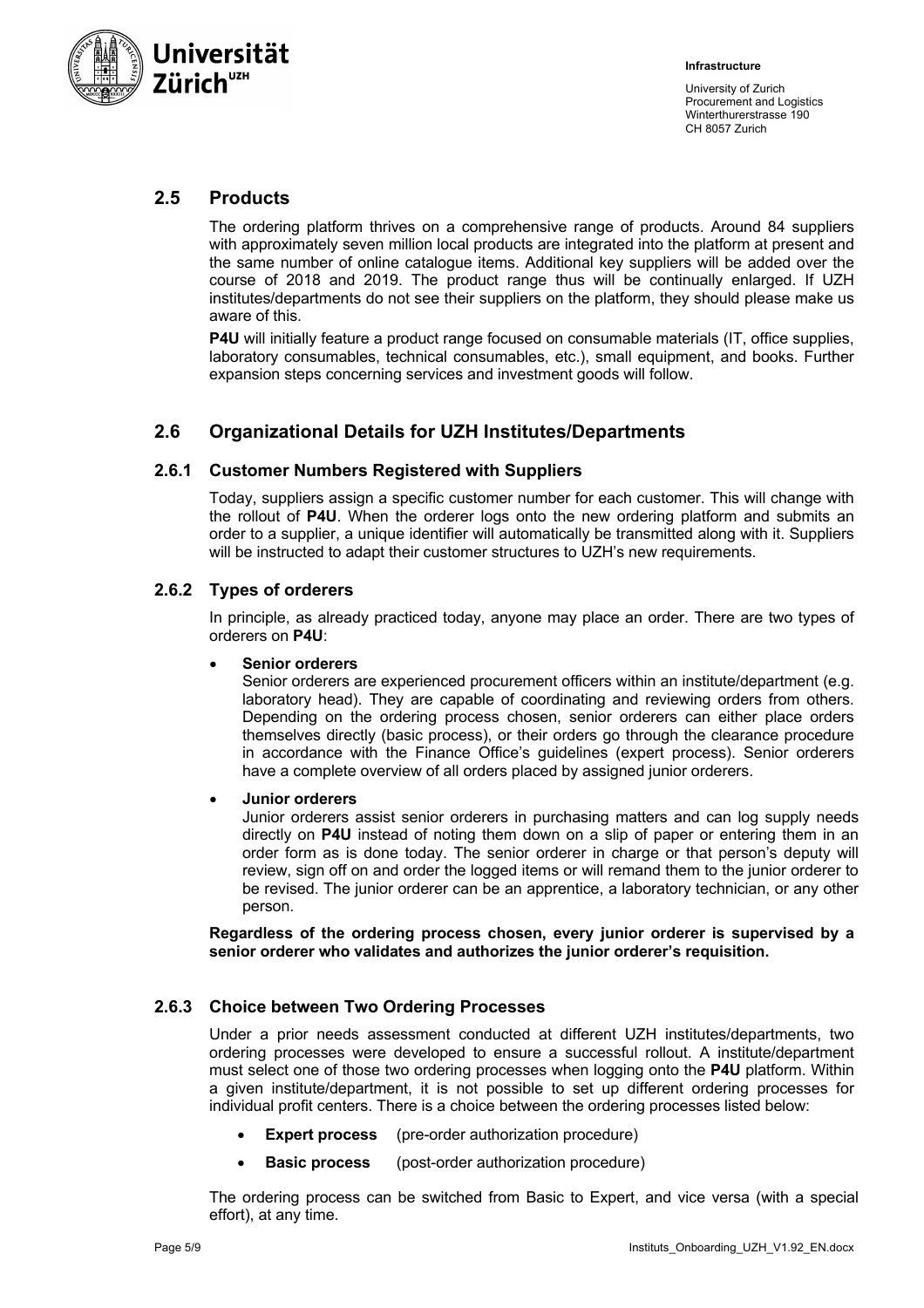

#### **2.6.3.1 Expert Process (Pre-Order Authorization)**

This process includes all of the elements of an end-to-end purchase order process with upfront order approval (industry standard).



**Image 1: Expert ordering process**

#### **Progression of a purchase order under the Expert process**

- **1.** Junior orderer creates purchase request (skipped if senior orderer places order directly).
- **2.** Senior orderer (who is usually also the substantive authorizer) places the order or signs off on junior orderer's purchase request.
- **3.** Formal authorizer checks/corrects account allocation and signs off on purchase request.
- **4.** Financial authorizer signs off on purchase request.
- **5.** Once the clearances have been granted, the **P4U** system automatically creates one or multiple purchase orders out of the purchase request and sends them electronically to the suppliers involved. Suppliers' order confirmations are e-mailed to the orderer.
- **6.** The good is delivered.
- **7.** The orderer inspects the incoming good and records the receipt of the good on the ordering platform. Once the receipt of the good has been entered in the system, the cost center/PSP element can no longer be changed. To change the cost center/PSP element, the receipt of the good must subsequently be rebooked.
- **8.** The ordering process ends with the recorded receipt of the good.
- **9.** Receipt of invoice and centralized scanning (accounts payable workflow).
- **10.** Invoice control, validation (accounts payable workflow).
	- a. Everything in order: Invoice is paid without any ulterior sign-offs (unless the bill amount exceeds CHF 10,000).
	- b. Not in order: Separately defined process.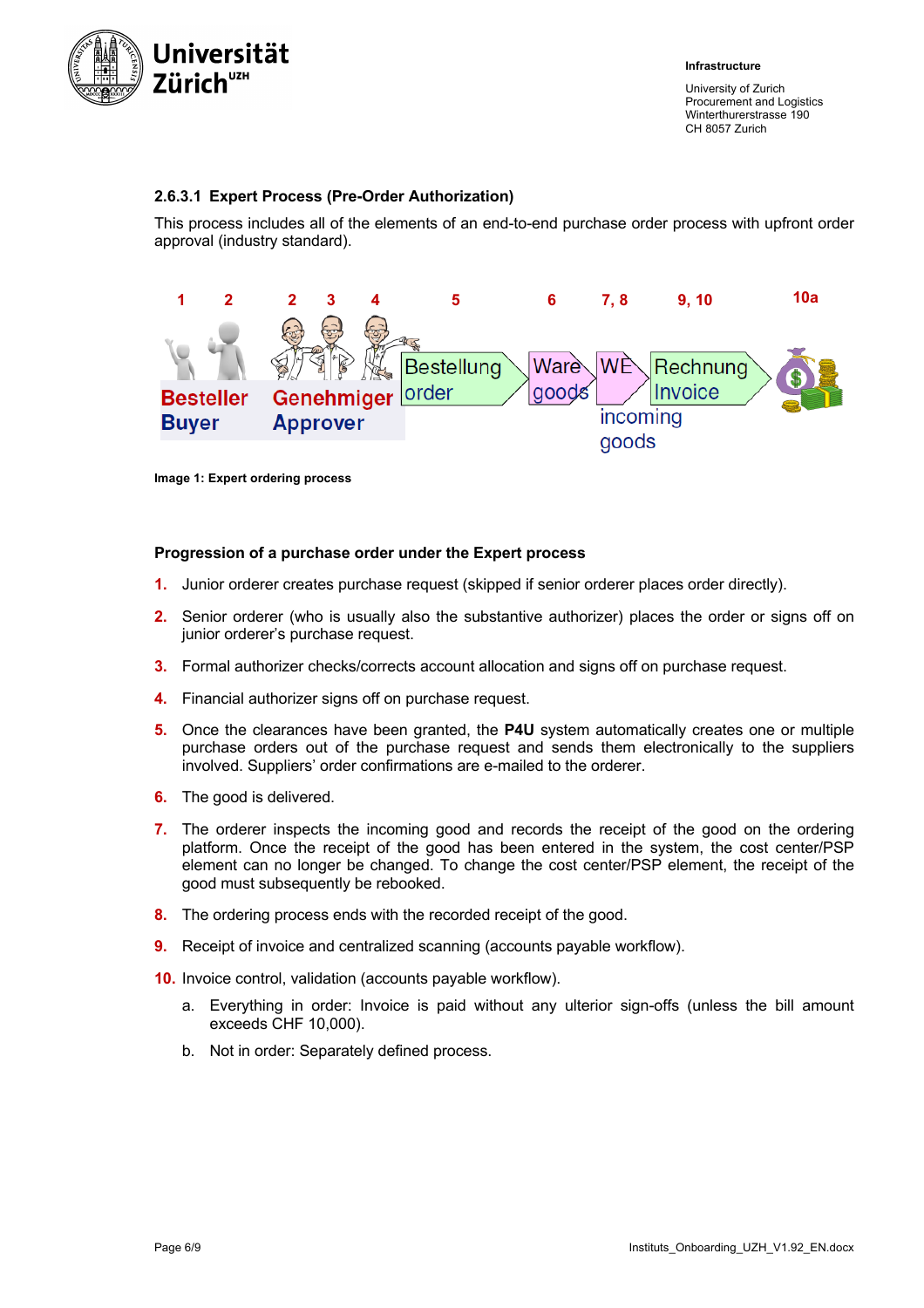

#### **2.6.3.2 Basic Process+ (Post-Order Authorization)**

This process is a simplified alternative to the Expert process and reflects the ordering practice most commonly employed by UZH institutes/departments today. Ordering is conducted without advance sign-offs by formal and financial authorizers. **With the newly generated Basic Process+, the institutes' wish to be able to also post goods receipts was met. This only involves adjusting the status (partially delivered/finished).** The final sign-off in the course of the accounts payable workflow doesn't take place until after the receipt of the invoice. It is possible to change the cost center/PSP element upon receipt of the invoice and in the course of the authorization process. A resulting account-allocation deviation from the **P4U** ordering system to SAP will be accepted.



**Image 2: Basic ordering process**

#### **Progression of a purchase order under the Basic process**

- **1.** Junior orderer creates purchase request (skipped if senior orderer places order directly).
- **2.** Senior orderer creates purchase request or signs off on junior orderer's purchase request.
- **3.** Once the clearances have been granted by the senior orderer, the **P4U** system automatically creates one or multiple purchase orders out of the purchase request and sends them electronically to the suppliers involved. Suppliers' order confirmations are e-mailed to the orderer.
- **4.** The good is delivered.
- **5.** The orderer posts the goods receipt in P4U (posting possible, but not mandatory. No info to SAP).
- **6.** Ordering process ended.
- **7.** Receipt of invoice and centralized scanning (accounts payable workflow).
- **8.** Invoice control, validation (accounts payable workflow).
- **9.** Initiation of authorization process in accordance with the accounts payable workflow, with substantive (= by the orderer) and formal validation, and with concluding financial sign-off.
- **10.** After full sign-off, payment of invoice.

#### **2.6.4 Billing Address**

Under the accounts payable workflow previously instated at UZH, invoices are processed centrally. This means that instead of invoices being sent directly to the orderer, they now are sent exclusively to the address cited below:

University of Zurich Zentraler Rechnungseingang Hirschengraben 60 8001 Zurich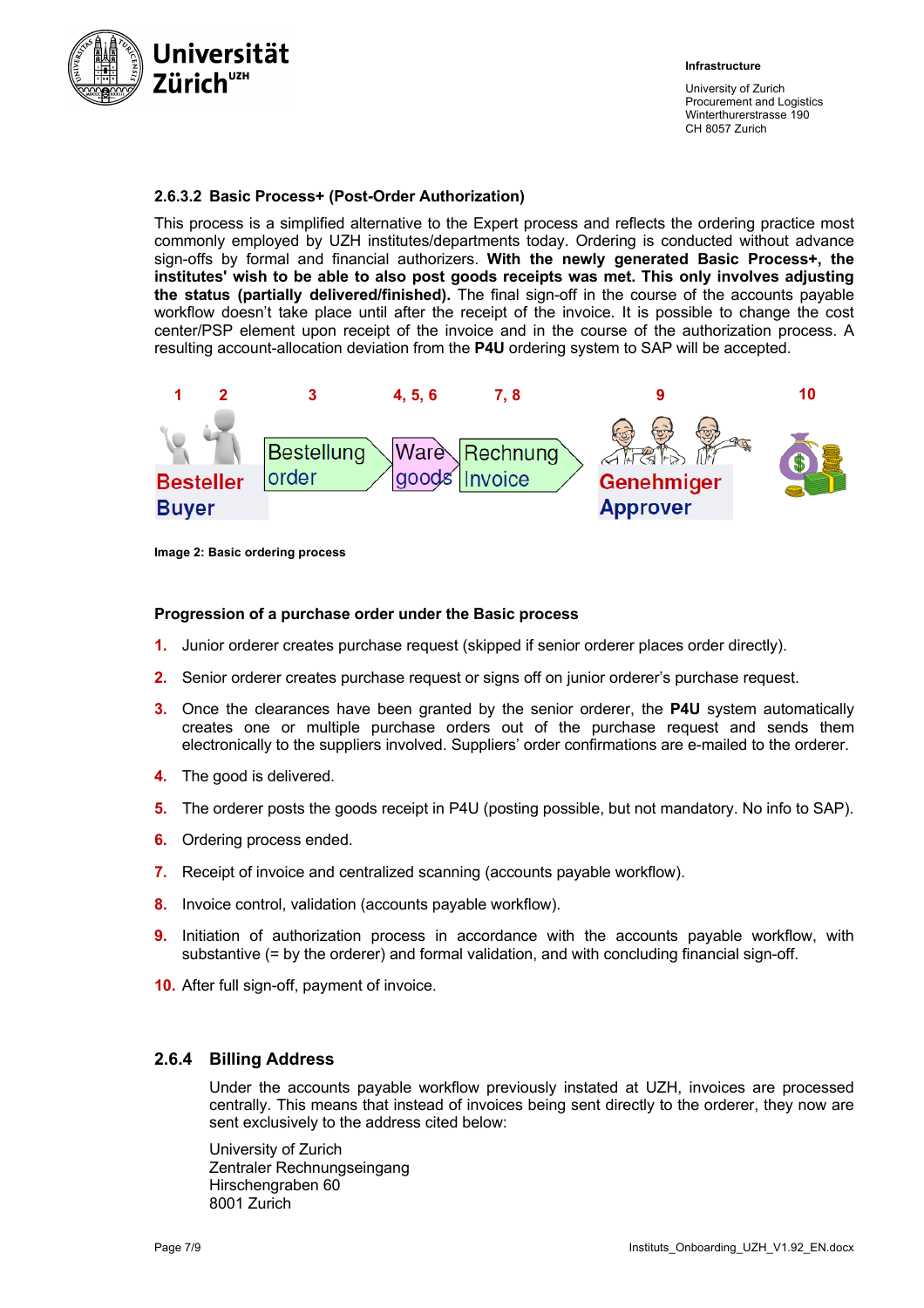

## **2.7 Registration and Integration of UZH Institutes/Departments**

Interested institutes can still register to participate in P4U.

Training dates are published on the MUL homepage. If available, you can see the dates under Training Events. Training is recommended, even if you already have experience with P4U, as the training courses provide various additional information and can answer questions. MUL-Homepage, eProcurement for Institutes

The onboarding process for access to **P4U** is described below:

- Step 1: **Institute registers** individual users with a registration form. This is available on the homepage with the following link and can be filled in online. The form is printed out by the requester and signed by a superior. One registration form must be completed and submitted for each user Registration form (Anmeldeformular)
- Step 2: **Institute sends** the completed registration forms by post or e-mail to MUL.
- Step 3: **Procurement and Logistics enters** the registered users in P4U and contacts the institute/department for the next step.
- Step 4: **P4U is intuitive** to use. For any questions a simple training documentation in German and English is available. P4U, Onboarding of Institutes In addition to this, there is also the possibility of the training presentation from 2<sup>nd</sup> May 2018 (at that moment only in German) P4U, hints and tricks for a successful purchasing (German)

Please send the registration applications in electronic format to René Kunz, Head of Strategic Procurement rene.kunz@mul.uzh.ch, or to Fitim Asipi fitim.asipi@mul.uzh.ch.

For further details, please refer to the Procurement and Logistics homepage via the following link: MUL-Homepage, eProcurement "Purchase for you"